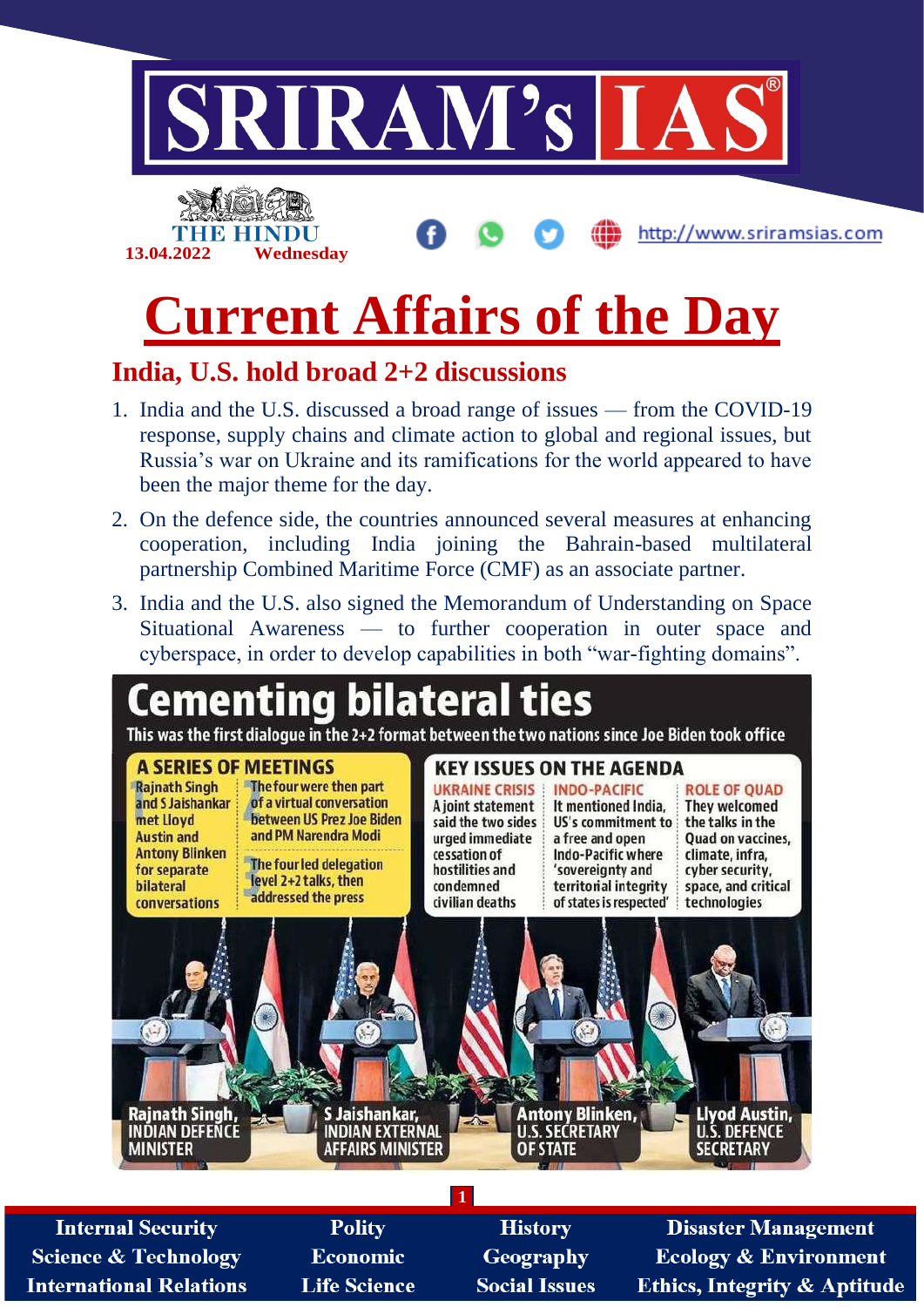



#### **Combined Maritime Force (CMF)**

- 1. India had joined "the maritime force in Bahrain" and it would strengthen capabilities in the western region.
- 2. The CMF is not bound by a fixed political or military mandate and exists to "uphold the rules-based international order" by countering illicit non-state actors on the high seas.

#### **Govt. completes NMP deals worth ₹96,000 cr.**

- 1. The government has completed transactions worth ₹96,000 crores under the National Monetisation Pipeline (NMP) in 2021-22, surpassing the year's target of ₹88,000 crores, according to a top government official.
- 2. The government had last year announced NMP, by which it expects to garner about ₹6 lakh crore by leasing public assets in sectors such as airports and roads to the private sector.



**Internal Security Science & Technology International Relations** 

**Polity Economic Life Science** 

**History Geography Social Issues** 

**Disaster Management Ecology & Environment Ethics, Integrity & Aptitude** 

http://www.sriramsias.com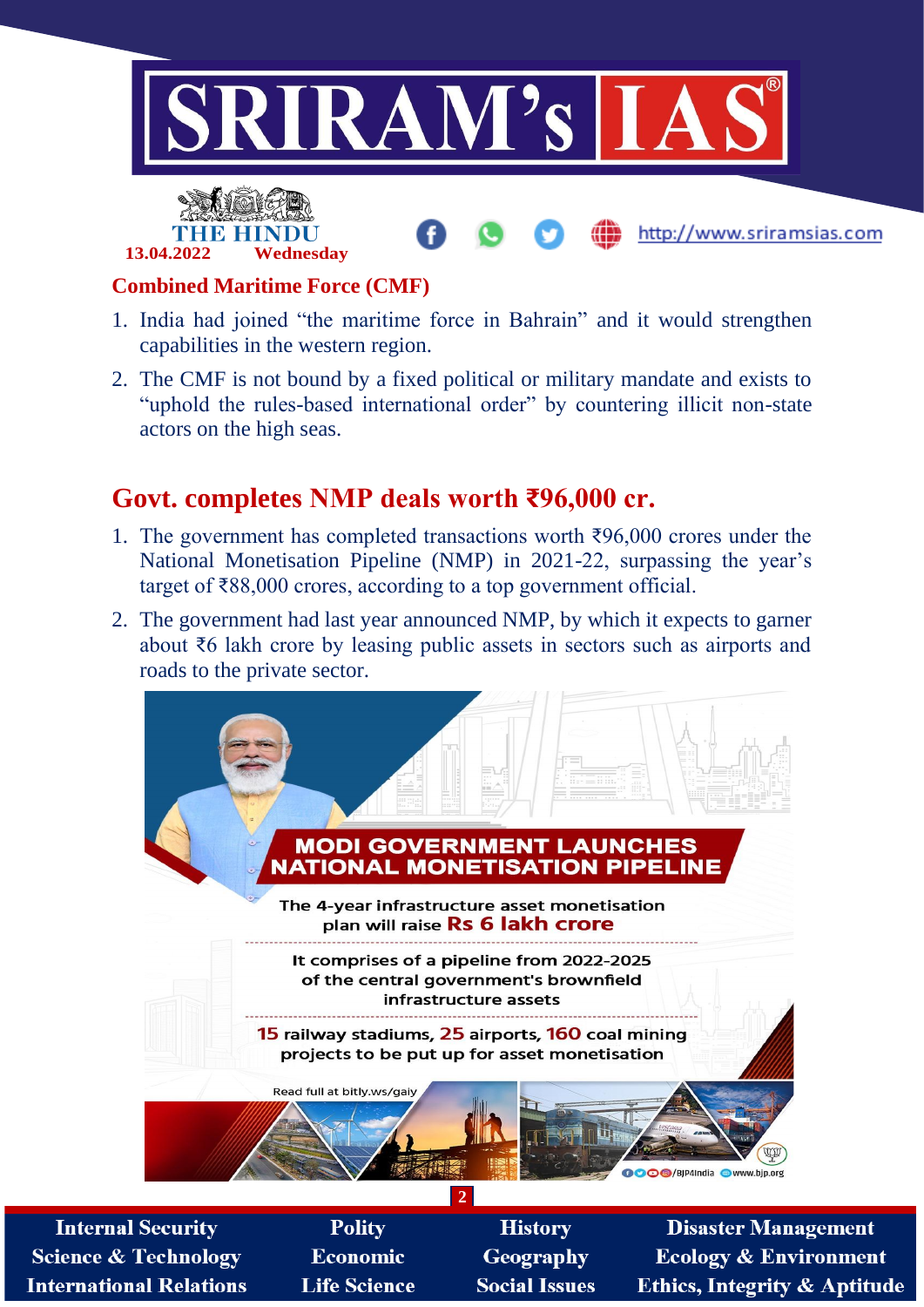

## **Retail inflation climbs to 6.95% on food prices**

- 1. Two key economic statistics released by the National Statistical Office have underlined the low-growth, high-inflation threat for the Indian economy once again: inflation at almost 7% and factory output at under 2%.
- 2. With inflation likely to be higher in the coming months, the Reserve Bank of India may well have no option but to start increasing interest rates from June.
- 3. This was the third consecutive month when CPI stayed above the upper limit of RBI's tolerance band of 6%.
- 4. Meanwhile, the Index of Industrial Production (IIP), which captures the trend in mining, manufacturing and construction sector activity, posted a muted growth of just 1.7% in February 2022.

| <b>Internal Security</b>        | <b>Polity</b>       | <b>History</b>       | <b>Disaster Management</b>              |  |  |  |
|---------------------------------|---------------------|----------------------|-----------------------------------------|--|--|--|
| <b>Science &amp; Technology</b> | <b>Economic</b>     | Geography            | <b>Ecology &amp; Environment</b>        |  |  |  |
| <b>International Relations</b>  | <b>Life Science</b> | <b>Social Issues</b> | <b>Ethics, Integrity &amp; Aptitude</b> |  |  |  |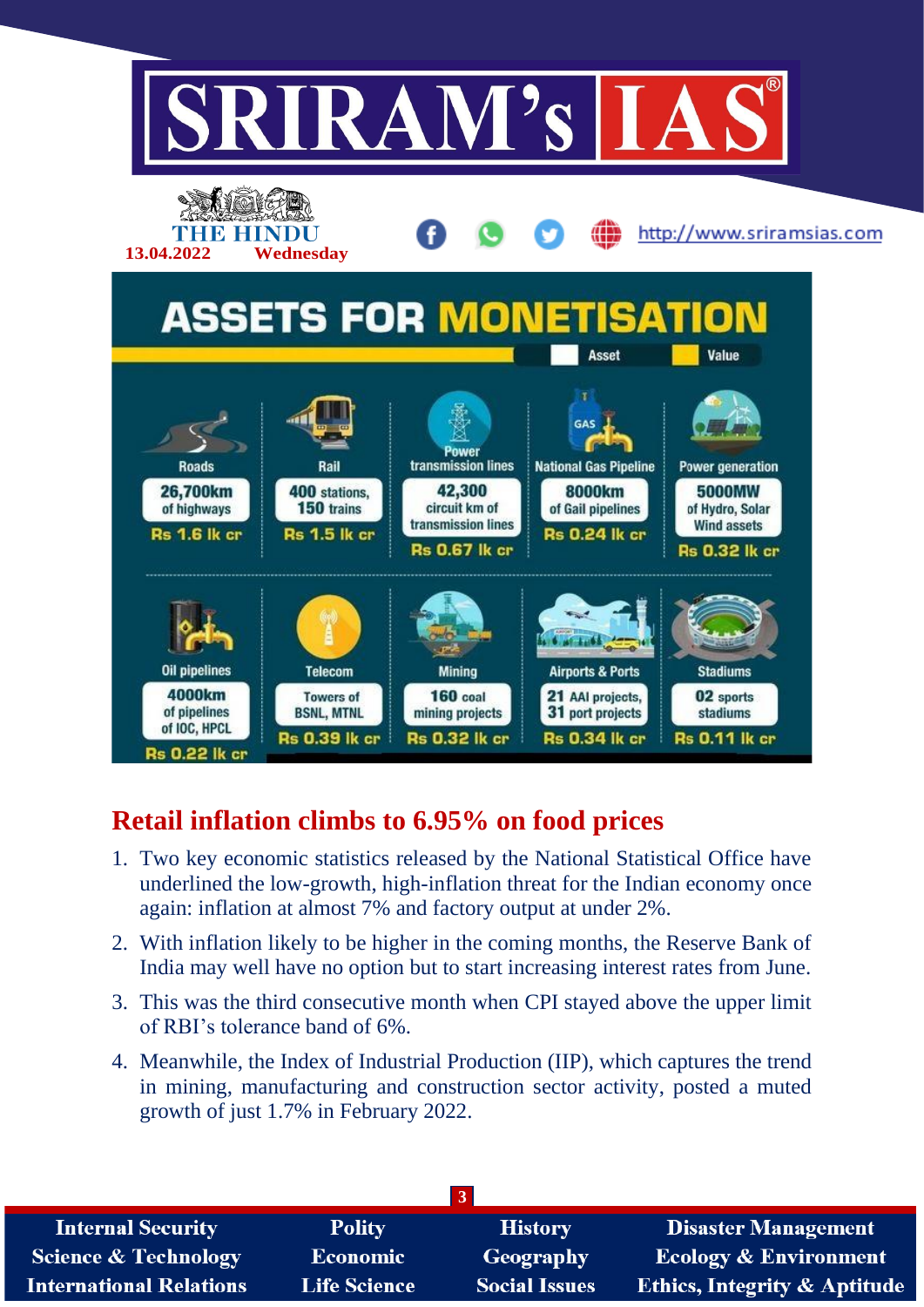



**13.04.2022 Wednesday**

http://www.sriramsias.com

# SUARING TU A 1/-MUNTH HIGH

Retail inflation jumped to the highest in 17 months, and stayed above the upper limit of RBI's tolerance band for the 3rd month in a row



#### **Food inflation:**

- 1. However, the latest CPI data does not capture the full impact of fuel price hikes that began in March.
- 2. In fact, the biggest tailwind to March inflation numbers has come from food prices. Food inflation, which has a share of 39% in the CPI basket, reached 7.7% in March 2022, the highest since November 2020.
- 3. The prices of two key food groups, vegetables (10.6%) and oil and fats (20.7%) grew in double digits.
- 4. Given the fact that wheat prices have jumped significantly because of the Russian invasion of Ukraine, cereal prices could continue to drive food inflation higher. There have been anecdotal reports of farmers refusing to sell the wheat crops at government procurement centres as market prices have crossed Minimum Support Price (MSP) levels.

| <b>Internal Security</b>        | <b>Polity</b>       | <b>History</b>       | <b>Disaster Management</b>              |
|---------------------------------|---------------------|----------------------|-----------------------------------------|
| <b>Science &amp; Technology</b> | <b>Economic</b>     | <b>Geography</b>     | <b>Ecology &amp; Environment</b>        |
| <b>International Relations</b>  | <b>Life Science</b> | <b>Social Issues</b> | <b>Ethics, Integrity &amp; Aptitude</b> |